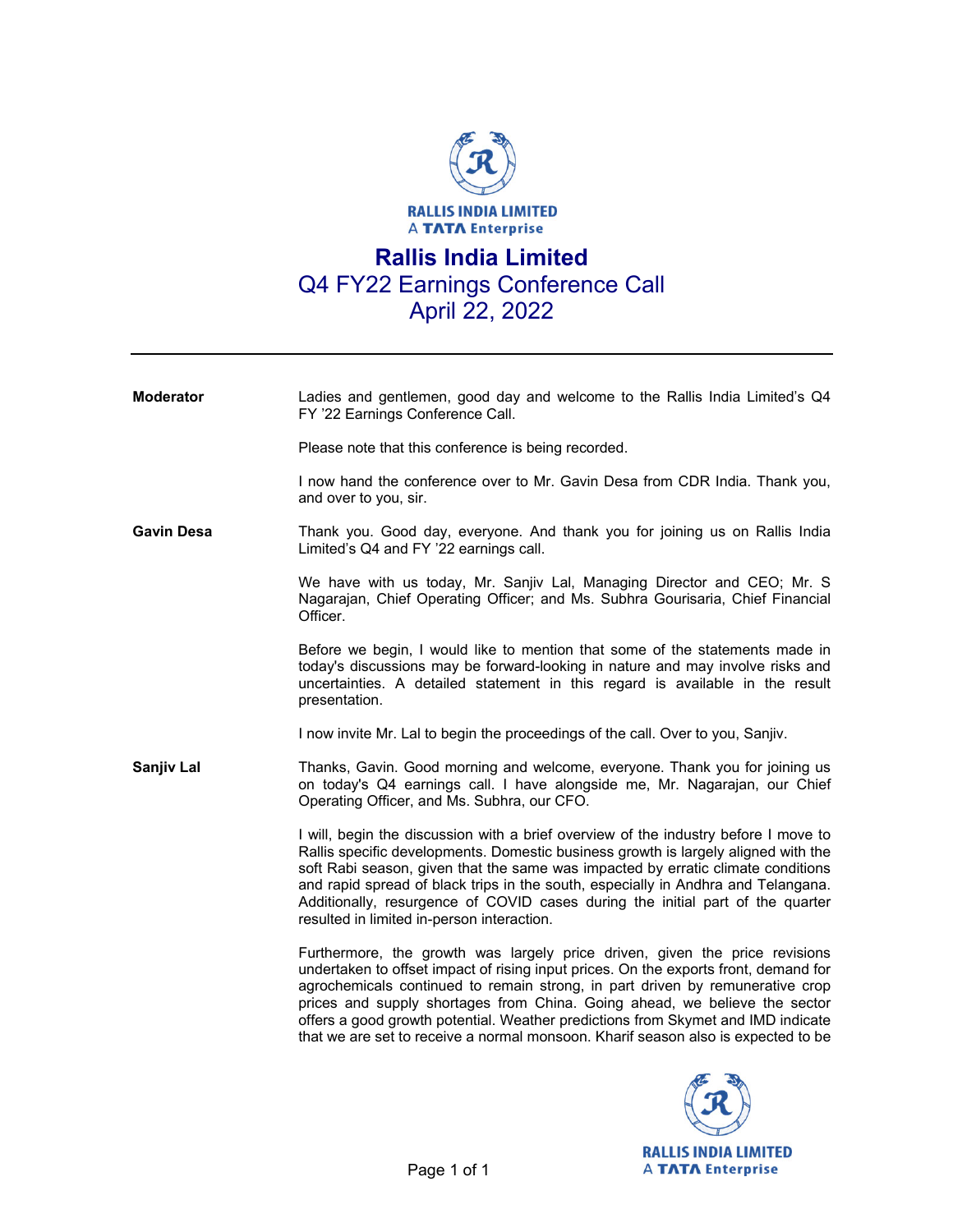good with crop prices ruling higher than last year. In the long run as well, the China plus one strategy augurs well for the Indian agrochemical industry.

 Let me move now towards the Rallis specific developments. I will briefly talk about our Q4 and FY '22 performance, more so from an operational point of view, post which Subhra will discuss the financial aspects. I would like to discuss the roadmap for the company over the coming years, our objectives and the steps we plan to undertake towards achieving them.

 Considering the challenges faced during the year, FY '22 had mixed outcomes with robust growth in our crop care business, with margin related headwinds. Our Seeds business continued to remain under stress as conveyed earlier.

 Let me now talk a bit about our domestic business. As most of you must be aware, the business has seen a number of challenges over the last two years. Firstly, with the pandemic led supply chain disruption and availability of key raw materials; secondly, untimely and excessive rainfall across certain regions have impacted product offtake; third, the rising input material prices over the last two years has exerted further pressure on margins. Amidst all these challenges, the industry, as well as Rallis has shown the resilience and executional capability to overcome these hurdles.

 As I had mentioned in our earlier call, our efforts over the last few years and over the coming years as well would be to strengthen our product portfolio. We undertook a thorough analysis of our portfolio to identify the gaps and we have addressed the portfolio refresh agenda to some extent, as we can see from the increase in the number of products launched by us over the last few years. We have added around six new products in FY '20, followed by four new products in FY '21, and in FY '22, we have introduced seven new products in the Crop Protection segment. Of the seven products added during the year, three were 9(3) products, two were 9(4) and two were through co-marketing. Our aim is to introduce at least two 9(3) products annually. The newly launched products will help improve the overall quality of our portfolio by replacing the old ones and providing better options for our customers. Despite these new introductions, our ITI was around 11% lower than the 15% that we are targeting. With the pandemic largely coming under control and restrictions being removed, we are optimistic that we will be able to help our customers better understand the advantages of these products. We believe these new products will help us gain better market share in certain underserved markets, such as Madhya Pradesh, Uttar Pradesh and Rajasthan across crops, such as soybean, wheat, and certain segments of paddy.

 From an outcome point of view, our domestic herbicide business grew well at 20% year-on-year, in line with our strategy of increasing the share in this category. Insecticide and Fungicides category grew as well at about 5%. We have continued our footprint expansion. Our retailer count was around 55,000 and our distributor count was around 4,100 compared to 47,000 and 3,900, respectively. Our trade terms introduced a few years back, have been well received by the dealers and our cash flow is improving steadily. The Crop protection segment within crop care continues to do well, with a Q4 year-on-year growth of 17% and an annual growth of 20% over the last year. In FY '22, we have added six new products in the crop nutrition segment, two in-house and four co-marketing. All these products -- both these in-house products branded as AQUAFERT are well differentiated water soluble products with, customized formulations for apple and the cotton crop. Three of the co-marketing products are from the bio-pesticide

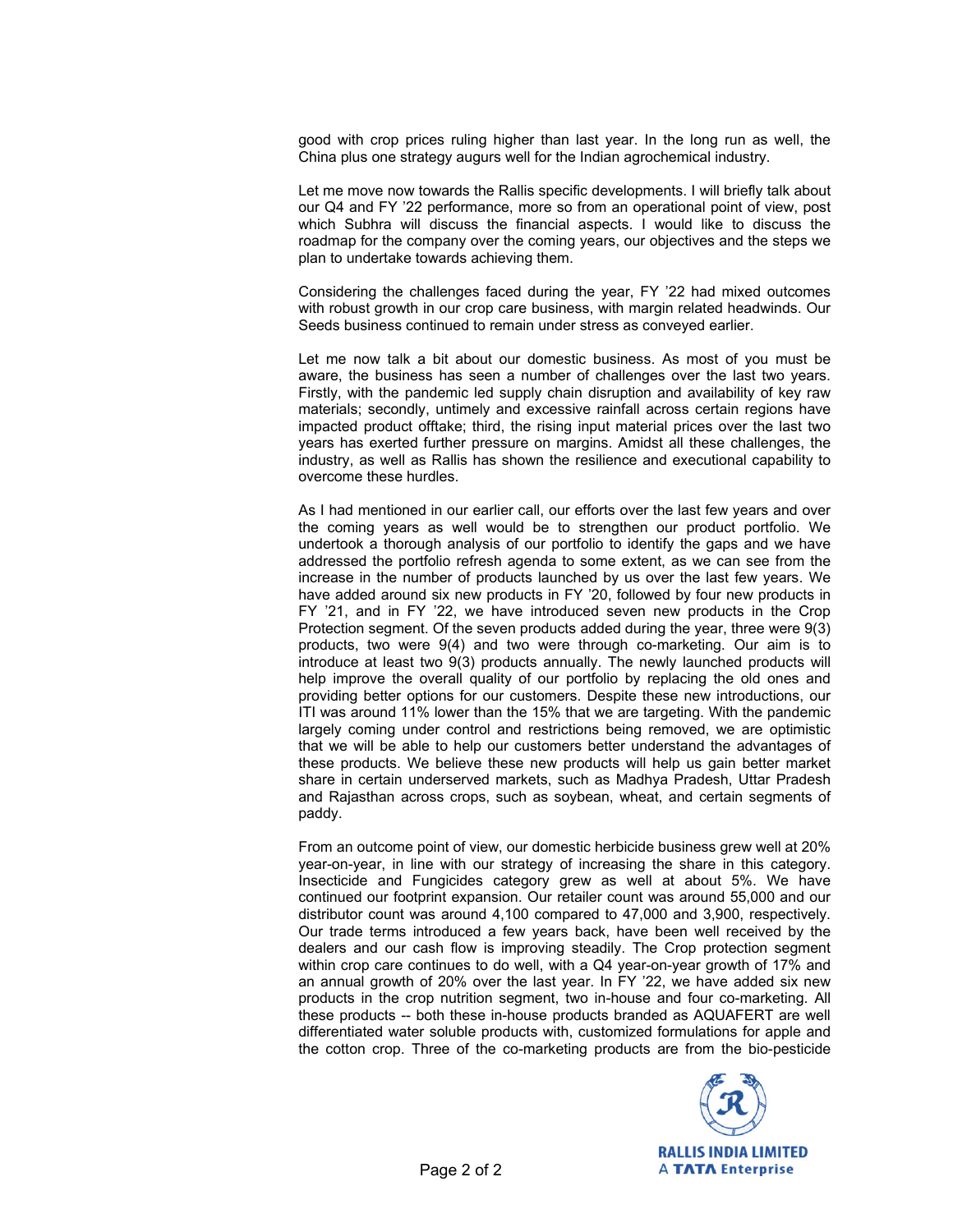category. All these products have been received well and have a good response from the market.

 Moving on to our Seeds business, while Q4 performance was steady, the overall performance for the year has been soft given the industry-wide challenges. Increased demand for illegal herbicide tolerant cotton seeds during the year, impacted the overall growth momentum and profitability of the business. Our efforts in recent years have been directed towards addressing the seasonality of our portfolio by building up our Rabi portfolio. We are also taking steps towards building our presence in the vegetable seed space. We have also been focusing on optimizing our cost in line with the revenues we have been able to generate in this segment. Our retail footprint and the Seeds business was around 38,000 compared to 31,000 during the previous year-end, although we have rationalized our distributor count. We are hopeful that the recent steps will help us in addressing the current problems impacting the business.

 Moving on to the international business, despite the external challenges, we have been able to deliver consistent growth in our exports business in recent times. Despite challenging environment for one of our products, Metribuzin, all other products have seen good traction and volume. Demand for Pendimethalin and Hexaconazole continues to remain strong. We have also undertaken capacity expansion and debottlenecking of capacities for some of our products, given the strong demand momentum and visibility. Capacity expansion undertaken for Kresoxim-methyl, Acetamiprid and Lambda-Cyhalothrin have all started contributing to the overall growth of the business. The other positive development, which we have been consciously working towards is increasing our share of formulation business in our exports portfolio. As mentioned in the previous call, we have successfully registered Acephate formulation in Brazil and expect to start some business during H1 of the current financial year. RM costs have been trending higher, particularly since, November of '21is contributed by many factors. We have focused on taking calibrated price increases, keeping our brand strength, competition etc in mind. On a year-on-year basis, our realizations have improved by around 5% in the domestic crop protection segment and 14% in the international business. However, these have not been sufficient to fully offset the cost increases, which have resulted in margin compression. We are continuing to focus on value engineering, cost reduction, careful sourcing and calibrated price increases to deal with the challenging scenario. We have also been working on diversifying our supply sourcing for some of these key materials. While the percentage of raw materials procured from China is still in the 50s range, we now have very good, viable options from within India for some of our key raw materials. We have commenced sourcing from India, some of these, in addition to China. These sources provide us flexibility and security amongst challenging times.

 In terms of our next growth triggers to the business, as most of you are aware, we have embarked on a Capex program to scale up the capacities of some of our existing products while at the same time towards introducing newer products. In this regard, we are on track towards introducing one new AI, Difenoconazole from the new Multi-purpose plant in FY '23. Our new formulation facility at the Dahej CZ is also stabilizing and is gearing up for larger volumes in FY '23.

 Moving onto the Contract Manufacturing business, our performance in this segment has been fairly benign, largely owing to limited attention and investment towards developing and scaling up this business. One product, PEKK is primarily used in the aviation business, which, given the pandemic related issues, hasn't

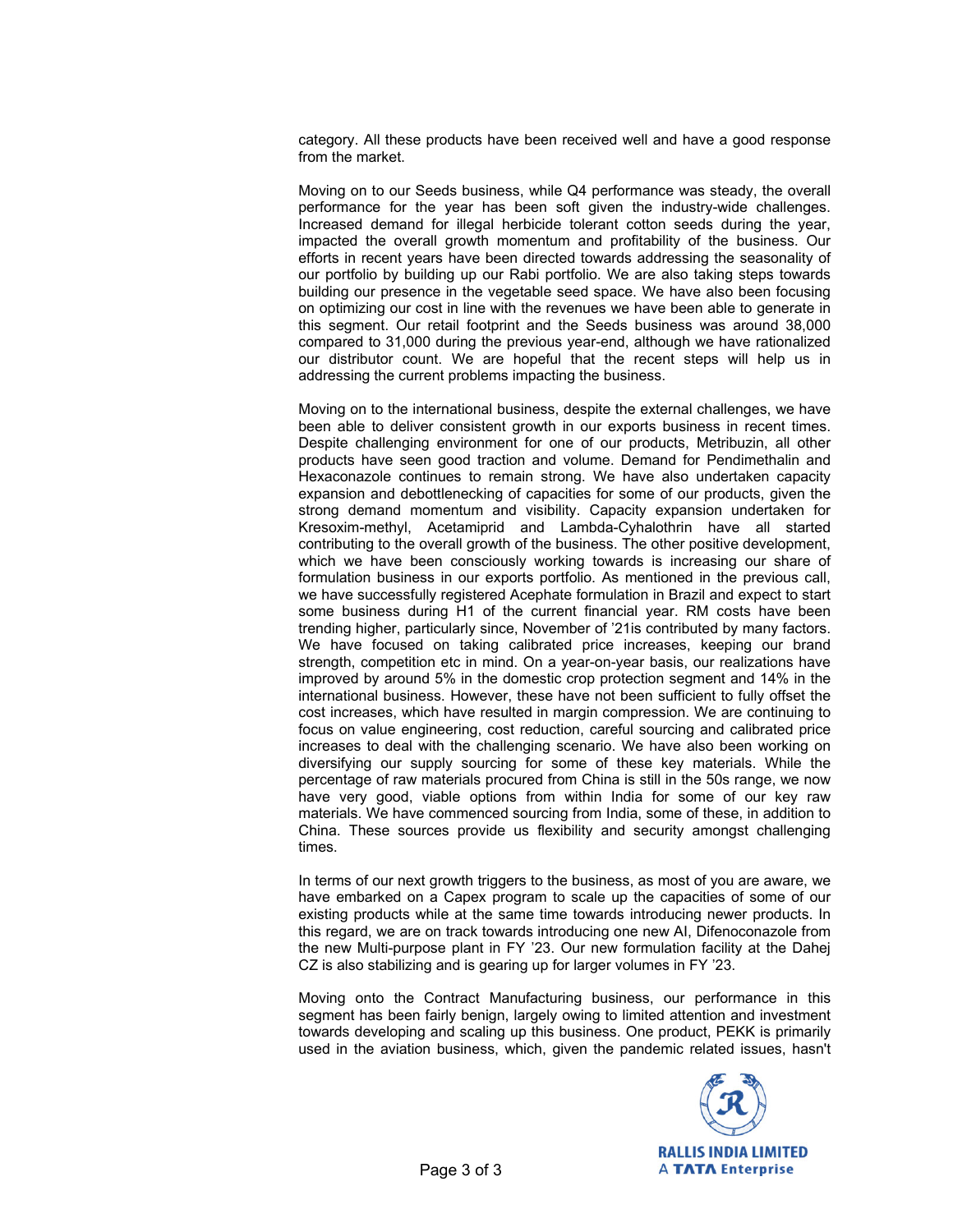seen much offtake in the past two years. We are committed towards developing the contract manufacturing business with a team now in place, both at the business level, as well as the R&D level to support the business development activities. As mentioned in the Q3 call, we have confirmed two new contracts, which although small in size and not material, mark the first step towards winning new business in the Contract Manufacturing segment.

 I would like to reiterate that operationally, we are undertaking the requisite steps towards driving each part of our business. The growth run rate for the business remains strong, as structurally, the sector is well poised to benefit both from growing local and global demand. Additionally, with China plus one theme gaining momentum, the sector is well placed to deliver growth consistently over the coming years. With investments for expanding capacity of our manufacturing operations, we are positioning ourselves to meet the growing demand for agrochemicals.

 There is a positive sentiment, as far as agriculture is concerned, both globally and domestically, given the positive commodity prices and monsoon outlook. We are positive on our growth outlook crop care business, both domestic as well as international. Looking forward, as far as Q1 is concerned, we expect the market volatility to continue on input availability and RM pricing front. This would require us to demonstrate agility and resilience in terms of right competitive pricing and keeping the eye on overall volume growth. For crop care, managing right pricing and protecting absolute EBITDA value would be a priority. We have already seen a 15% plus cost inflation in Q4 on a year-on-year basis. We may the percentage margin coming under pressure, given the steep pricing impact in sales value. However, we believe that this is the right thing to do to protect our long term growth.While all efforts are on to source our key raw materials, difficulties on account of logistics out of China are continuing to create some uncertainties.

On the Seeds business, we are preparing for Kharif '22, and the focus is to ensure optimal placements with adequate caution. To liquidate the large inventory we are carrying in seeds, we anticipate undertaking prudent commercial interventions, as well as strong market activation efforts. These are likely to impact EBITDA margins. However, we believe successfully navigating this phase will provide us long term benefits during the course of the year.

 With that, I conclude my opening remarks, and over to you, Subhra, for a quick update on the financials.

**Subhra Gourisaria** Thank you, Sanjiv and good morning, everyone. Thank you for joining us today in our Q4 earnings call. Let me quickly walk you through our financial performance for the quarter and the year, post which we will commence the Q&A session.

> Starting with top line, our revenue for the quarter stood at Rs. 508 crore, compared to Rs. 471 crore reported during the corresponding quarter last year, higher by 7.7%. The growth could have been higher, but for the extreme shortage of one of the key raw materials, which goes into a technical, coupled with a phasing issue of one of our international customers. Domestic business continued its trajectory of double digit growth momentum with well balanced growth between volumes and price. Growth is across different segments and it's on the back of huge uncertainty and volatility seen in the market in terms of managing pricing transition while ensuring the inventory in the market remains at a manageable level. The international business growth is buoyant and would have been in double digits, but for the disruption due to the reasons I mentioned above.

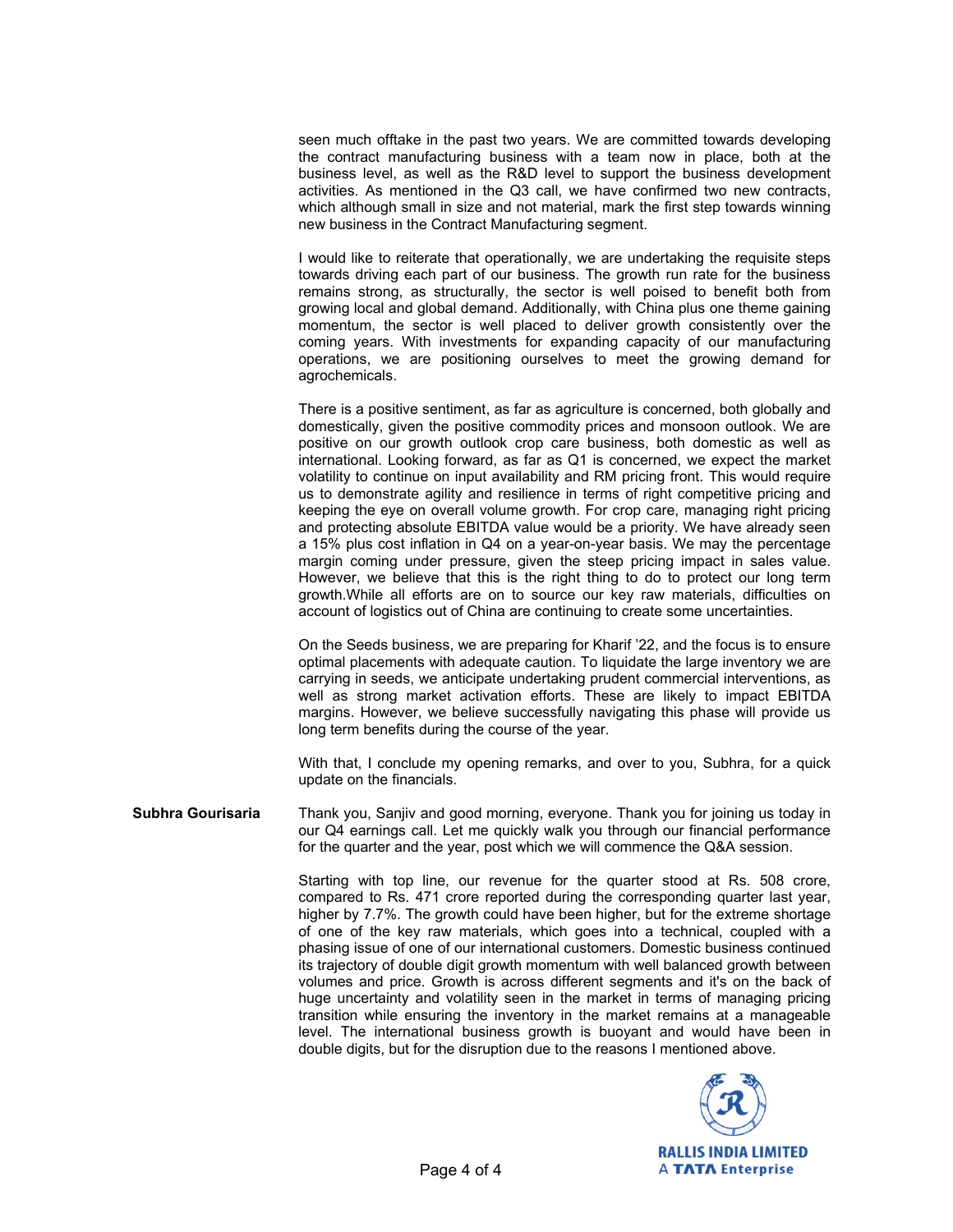For Seeds, growth has been flat in a quarter which is relatively small for us. All efforts are focused on Kharif '22 preparation. In terms of margins, our EBITDA margins for the quarter is flat. EBITDA was impacted by the opportunity loss due to the non-availability of raw material for a key technical and export phasing in international business for a key customer. This has impacted by EBITDA by about Rs. 10 crore. Furthermore, we absorbed a hit of Rs. 8 crore, largely coming from the provisions we recognized on the slow and non-moving stocks in Seeds business given the performance in the last season. Had we not had these profitability issues, our EBITDA margins for the quarter would have been in a range similar to last year.

 PBIT was also impacted by higher depreciation on the capitalization -- on the capacity expansions completed during the year. Regarding margin compression, our pricing is based on competitive intensity and affordability of the end consumer while protecting the volume. Despite taking a 16% increase on overall crop care portfolio, our pricing has been insufficient to recover the cost inflation in absolute term. Also, as Sanjiv mentioned, this causes an impact on managing pricing and margins in percentage terms. Inflation is not only in raw materials, but across all lines, freight, inland, ocean, packaging materials, and energy costs. PAT for the quarters stood at negative Rs. 14 crore, as against Rs. 8 crore in the base period.

 Moving on to individual businesses, domestic crop care business performed well, despite external challenges, weather and high raw materials related. Despite the hurdles, we were able to deliver a growth of 25.1% for the quarter on the back of better product mix and price hikes. Besides product introductions, we have also been working towards widening our distribution network, which aided sales growth during the quarter. As far as international business is concerned, we continue to maintain the recent momentum in the business on the back of good demand for most of our products. Metribuzin as well indicated in the last call, has started performing well. Newly introduced products, registration in newer markets, coupled with better product mix i.e. shift towards increasing the share of formulation products has sustained growth and margins.

 Moving on Seeds business, revenue for Q4 remains relatively steady. However, for the year as a whole, we saw a revenue degrowth of 13%. The performance during the year was largely impacted by increased demand for illegal herbicide tolerant cotton seeds, government bans, et cetera. We are undertaking steps towards addressing these issues and our hopeful of overcoming them in the coming years.

 On a full-year basis, our growth is 7.2%, which is split between crop care growth of 11.2% and seeds of 13%. In fact, if we remove the spillover effect of the revenue loss in international business in Q1 of financial year '21, and the business loss in Q4 this year, our growth in crop care, would've looked upwards of 15%. We've already spoken about the challenges in Seeds business, and the focus is on profitable growth while undertaking major steps on rejuvenating the portfolio. EBITDA percentage for full year stands at 10.5% as against 13.3% in the base year. This is impacted due to pricing volatility and inability to fully absorb seed inflation and the mix led headwind because of degrowth in seeds. Our Seeds business contribution to overall revenue during the year, dropped by 3%. Given that this business makes higher material margins in the range of 15%to 20%, our company margins have been impacted by 50 bps by this shift in mix alone. For this fiscal, EBITDA stood at Rs. 274 crore as against Rs. 323 crore reported during previous financial year. PAT for the full year stood Rs. 164 crore as against Rs. 229 crore reported during the last year.

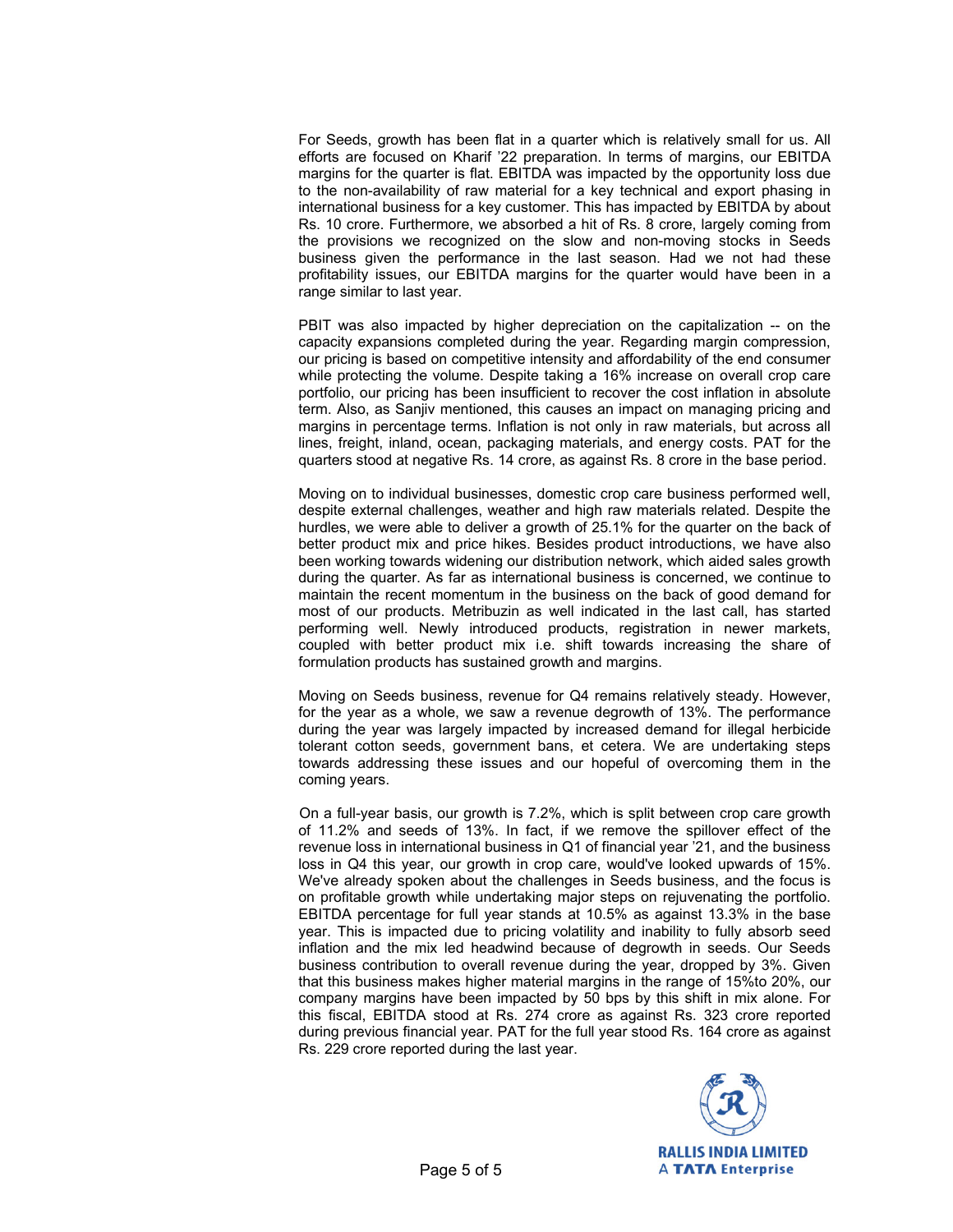The Board was pleased to recommend a dividend INR 3 per share in view of our business direction in line with a growth strategy and our dividend distribution policy. On Capex, our overall spends during the year amounted to Rs. 185 crore, and we expect additional cash flow of Rs. 250 crore during FY '23. We are well on track to work commissioning the MPP at Dahej during FY '23.

That concludes the opening remarks. We can now commence the Q&A session.

**Moderator** Thank you very much. The first question is from the line of Aditya Jhawar from Investec Capital.

- **Aditya Jhawar** My first question is on the international business. As you mention that the outlook is very encouraging. However, how is the line of sight of improvement in supplies of one of the key critical molecule that you mentioned and how is the capacity ramp up happening? So how should we look at growth in export business, in FY '23 and '24?
- **Sanjiv Lal** See, as far as our international business is concerned, we did have a supply chain disruption on one of the key starting materials for Pendimethalin. This is coming from China, which had led us to advance annual shutdown from Q1 into Q4. Apart from that, I would also just like to add that most of our manufactured products have been running at full capacity, and we have produced the highest ever quantity of Pendimethalin during FY '22. We have, of course produced the highest ever Kresoxim-methyl. We've also produced Acephate at the full capacity of that plant and the limits that we have by way of our license. And also we introduced two new products. Metribuzin, we are expecting that this plant will also be running at capacity towards Q3 as we have started now building up an order book for Metribuzin.

 And the securitization of key raw materials, that is another important step that we had undertaken during FY '22, for some of the materials that we were 100% dependent on China. So that dependencies are of course smaller key raw materials. So these have been developed through local, sources in India. And also, for one of our key raw materials, we have entered into a long-term supply agreement with an Indian partner. So we'll continue to work on de-risking our key raw material supply chain. And one more -- all going well, we should start the capital investment towards Q3, for securitizing one more intermediate, that we import from China. Does that answer your question?

- **Aditya Jhawar** Yes, absolutely. So just one, follow up on this. So Metribuzin, you mentioned there were challenges and so Pendimethalin, clearly the issue was more on the raw material side. What were the challenges, Sanjiv, on Metribuzin, and how things are unfolding going ahead?
- **Sanjiv Lal** So Metribuzin, as we have indicated that there has been a high inventory overhang in our key market. So that is now getting fully resolved. And that's why I mentioned that our order book has started building up for dispatches starting July. I'm talking about some of our big customers. So we see Metribuzin also bouncing back towards Q2.

**Aditya Jhawar** Perfect. Perfect. And you mentioned that phasing issue with one of our international customer, can you please elaborate on this?

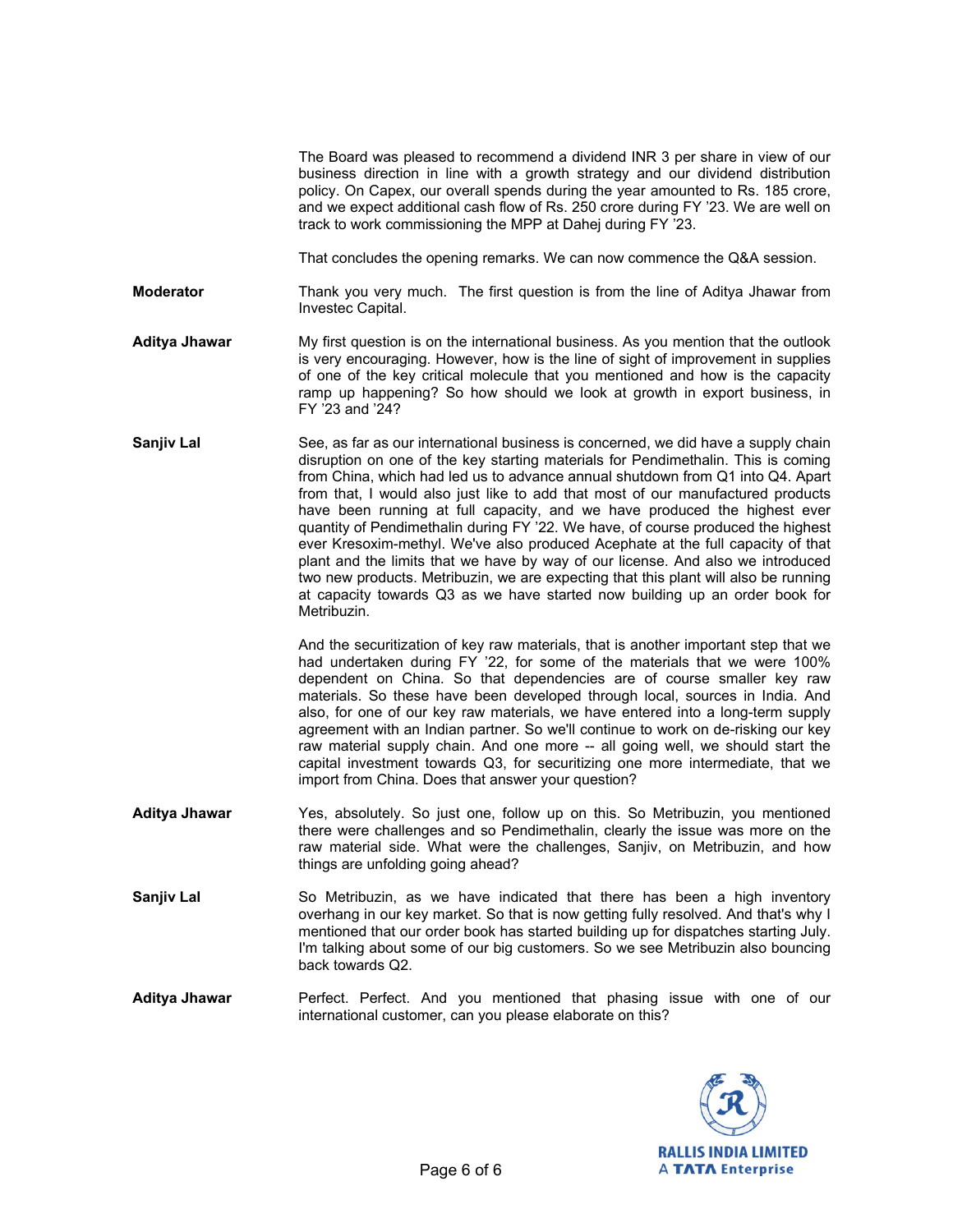- **Sanjiv Lal** So actually, what happens is that, for example, where we've got certain contracts for supply of material, so between one quarter to the next quarter, there is a phasing issue, and this is what happened to one of our dispatchers. It's got nothing to do with the overall volume of business that we did in that contract.
- **Moderator** The next question is from the line of Prashant Biyani from Elara Capital.
- **Prashant Biyani** Sir, in our technical business, we might have also benefited from higher prices this year. So, despite that we have seen, crop care EBITDA margins declining by almost 200 to 300 basis points all through the year. So is it that the margin pressure in formulation business is so sharp that it is offsetting all the benefit from the technical business or even in technical business, we have sort of reduced our margins and playing for higher volumes?
- **Sanjiv Lal So may I request Subhra to just take that call, and Naga, if you'd like to add** something after that.
- **Subhra Gourisaria** Yes, sure. So, as we mentioned in our opening remarks also, our endeavor is firstly to go after volumes. And we saw 16%, kind of cost inflation coming in the last quarter alone. We're taking price increases, but it's been insufficient to manage the kind of price hikes that the cost inflation warrants for it. And this I'm talking about protecting the absolute rupees crore of cost inflation.

 Furthermore, you can understand that in terms of percentages, just because of the steep increases, it will cause a dent on the percentage EBITDA margin. So it's not a problem for formulation or technical, but it is an overall considering the inflation that we have seen in the last quarter, and the inflation -- you would've seen our investor deck is across raw materials, freight, gas prices. So when all of these have hit us one quarter, two quarters, it has become difficult to manage the transition.

**S Nagarajan** Yes. Maybe I can just add on to what Subhra said, Prashant, from a market point of view, domestic, international, if you were to kind of look at it, I would say that the ability or the challenge to fully pass on the cost increases is a common challenge. It depends on the products, it depends on the markets. However, what we have prioritized is to try and increase the volumes so that we are able to, like what Sanjiv mentioned, keep our plants going almost to the full capacity from a technical point of view.

> Between technical and formulations, the pressures are in both, but formulation, as you know, is largely a domestic play from our point of view. And there, along with the increases in the raw material for the technicals, you also have increases coming through because of the crude oil impact, all of that, which has happened. So things like solvents and all also have gone up in terms of cost.

> So I would say, at an overall level, it is difficult to distinguish whether it is an isolated pressure or not, it is actually common for all the markets as well as for technicals and formulations between the two categories as well.

**Prashant Biyani** Secondly, sir, how is the demand in Kharif season looking like in both seed and agrochemical, whether we are seeing the menace of illegal cotton seeds impacting our Seed business this time as well? And also while dispatching Q1 ag-chem products, have we passed on full cost inflation?

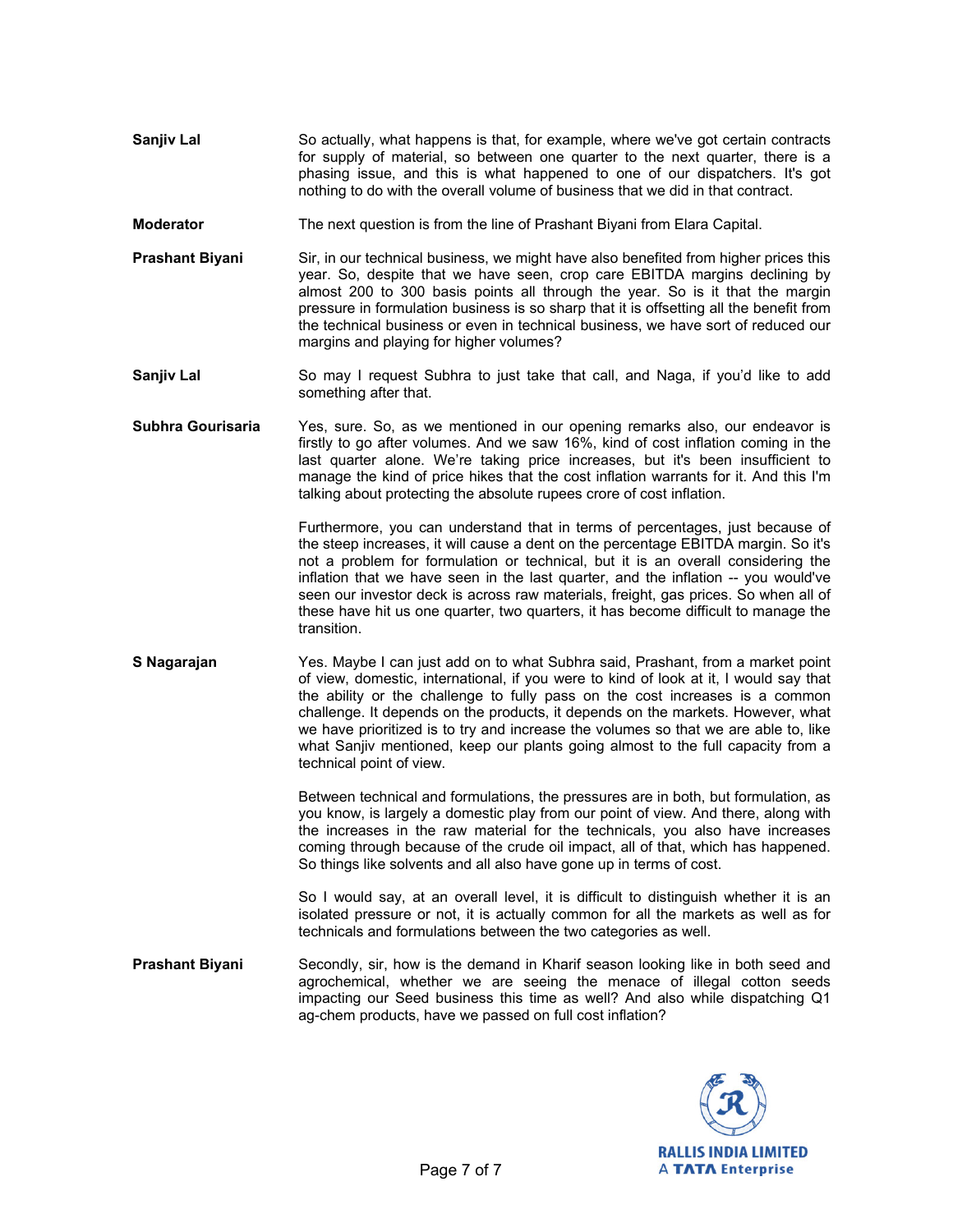| S Nagarajan           | So in terms of the external environment, I think things are definitely looking very<br>promising at this point in time, Prashant, whether it is the forecast of a good<br>monsoon -- normal monsoon or whether it is in terms of the commodity prices that<br>are ruling right now. As you are aware, crops like paddy, for example, are up 17%<br>compared to last year and certain other crops are higher even more in terms of<br>crop prices. In terms of our own actions, whether it is in both the Crop Care<br>business or in the Seeds business, we have been focusing on increasing our retail<br>footprint. We have made good progress during the course of FY '22 and we<br>continue to do that for FY '23 as well. That will allow us to help scale some of the<br>new products that have got launched over the last three years, where, as we<br>indicated, we still have some distance to go in terms of achieving the revenue<br>objectives for each of those products. |
|-----------------------|----------------------------------------------------------------------------------------------------------------------------------------------------------------------------------------------------------------------------------------------------------------------------------------------------------------------------------------------------------------------------------------------------------------------------------------------------------------------------------------------------------------------------------------------------------------------------------------------------------------------------------------------------------------------------------------------------------------------------------------------------------------------------------------------------------------------------------------------------------------------------------------------------------------------------------------------------------------------------------------|
|                       | Specifically, in terms of seeds, illegal HT continues to be a problem. There is no<br>doubt about it. Last year, the proportion, we understand, reached almost 20%,<br>25%. So that is something which we will continue to face, we believe, even in FY<br>'23. In fact, it is in that context that we want to be fairly careful with regard to our<br>placement, learning from what we had gone through last year in terms of the<br>returns that we witnessed during Q2, we are moderating or carefully placing in<br>quarter 1 of FY '23.                                                                                                                                                                                                                                                                                                                                                                                                                                           |
|                       | In terms of the ability to pass on the prices, we have taken significant price<br>increases like what was mentioned earlier. On an average basis, if you see year<br>FY '22 versus year FY '21, we have had a 5% increase in terms of price increase<br>like-to-like, right? If you take an average across the year for the same set of<br>products and that was 13% if you calculate that for quarter 4 -- over quarter 4 of<br>last year. So it's actually on an increasing trend, 5% is the average FY '22 over FY<br>'21 and Q4 of FY '22 over Q4 of FY '21 is 13% for domestic, which is also equally<br>strong in the IBD market or the international market. The corresponding figures<br>being 14% and 19% which was what was mentioned in the opening remarks also.                                                                                                                                                                                                           |
|                       | So we think these are significant increases. But obviously, when we take these<br>increases, we are calibrating it in line with what the market is able to bear, the<br>strength of the particular brand, if it is a formulation or even the AI, the competitive<br>intensity, which is there. Our experience in FY '22, like, has been noticed by you<br>or everybody is that the full translation of the cost increases into price benefit has<br>not been possible. We are thinking that we will continue to have these challenges<br>going forward and that is why we are out looking that we will try to protect the<br>rupee value of the EBITDA, which means we try to get the volume growth even if<br>it means that the percentage margins may come under pressure.                                                                                                                                                                                                           |
| <b>Moderator</b>      | The next question is from the line of Tarang Agrawal from Old Bridge Capital.                                                                                                                                                                                                                                                                                                                                                                                                                                                                                                                                                                                                                                                                                                                                                                                                                                                                                                          |
| <b>Tarang Agrawal</b> | Two questions from me. One, given the robust agro commodity prices, would it<br>therefore be reasonable to conclude that we'll probably see higher acreages this<br>Kharif? And if so, which crops are you looking at this time picking up?                                                                                                                                                                                                                                                                                                                                                                                                                                                                                                                                                                                                                                                                                                                                            |
| S Nagarajan           | Well, certainly, the crop economics as predicted by various agencies has<br>improved in FY '22. And certainly, the outlook is looking very good, chiefly driven<br>by the commodity prices. But this is actually happening in pretty much almost all<br>the crops, right? I mean I think you are finding it in paddy, you're finding it in bajra.<br>If you just look at maize, for example, it is 35% up commodity price for maize<br>year-on-year. Bajra is up 58%. Cotton also, as you know, is up by more than 50%,<br>55%.                                                                                                                                                                                                                                                                                                                                                                                                                                                        |

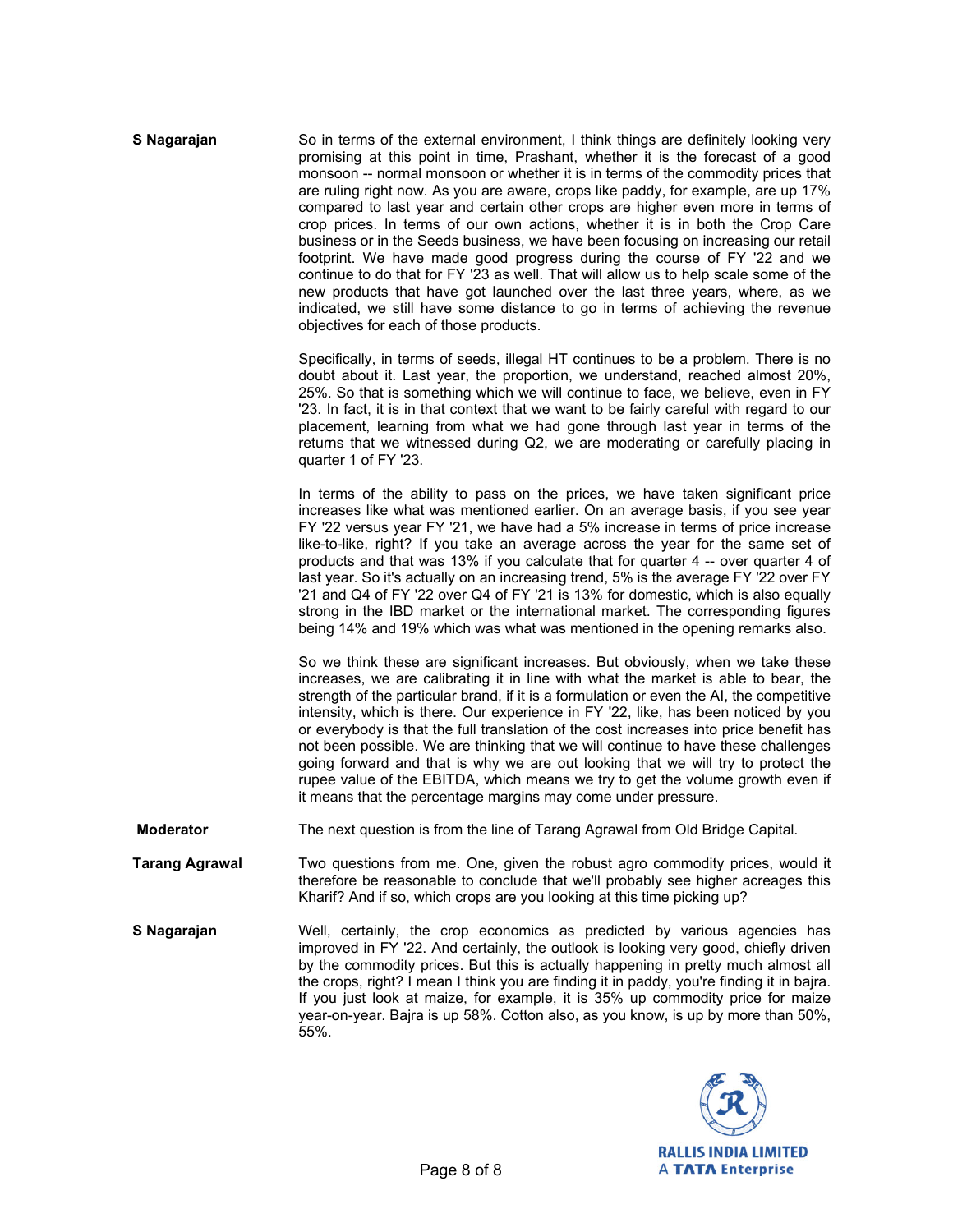So really speaking from the core seeds portfolio that we have, all our crops are outlooking good commodity prices. If you look at from an agro-chemical point of view, also these are significant drops. Also in terms of vegetables, we are hoping that the recently witnessed increases in tomato or chilies, all of these will persist. So one should really feel quite optimistic and that is what we are feeling about with regard to all the crops, no specific crop to call out specifically.

- **Tarang Agrawal** But broadly, do you think maybe 3% to 4% growth in acreages, would that be a fair sort of a outlook?
- **Sanjiv Lal** I think there is a Crisil outlook on this. They had flagged maybe some 2% drop in cotton.
- **S Nagarajan** Yes, I think it will probably be in that range overall if you take all crops and all acreages. At the macro level, things are looking good. We are obviously not such a large player to really be focused on the market movement. We have our focus on the areas which we will be working on.
- **Tarang Agrawal** Got it. And second, I mean, in Q4, we saw the domestic CP business move up by about 25%. What drove this? Was it price driven volumes, some color?
- **Subhra Gourisaria** So what I was saying is domestic business, 25% is well split between prices and volumes. You can consider that 12% is driven by volume and a similar 12% to 13% is coming from price group.
- **Tarang Agrawal** So is this placements for Kharif?
- **S Nagarajan** Well, it is not really because as you know, we have carefully calibrated our placements so that the trade inventory that is there at the end of March is something which we are comfortable with. In fact, we are quite comfortable with the trade inventory or the channel inventory that we are carrying. So it is largely the requirements for Q4. There is of course, a small amount of placement towards Kharif, but I would say most of it is for the Q4 requirements.
- **Subhra Gourisaria** Yes. And we consider sales return in terms of accounting for whatever is as per for Q1. So this is not considering the Q1 placement.
- **Moderator** The next question is from the line of Saurabh Kapadia from AMSEC.
- **Saurabh Kapadia** Sir, first question on the international, you mentioned about the phasing out of the clients. So is it fair to assume that the volume will come back in the Q1 of your loss of business?
- **S Nagarajan** No, there is no business loss at all. It is like what Sanjiv mentioned earlier, based on the shipment schedules of different customers, there is a phasing that happens and that has been pointed out in the investor presentation more to provide a context for comparison. There is no loss of business.
- **Saurabh Kapadia** So what would be the value of this particular aspect?
- **Subhra Gourisaria** So we had an impact in EBITDA terms of Rs. 10 crore because of the raw material shortage and this phasing issue. You can consider 20% to 25% in terms of the margins at a material margin level that we make on this. So on a safe basis, you can consider Rs 50 crore of impact coming from revenue perspective.

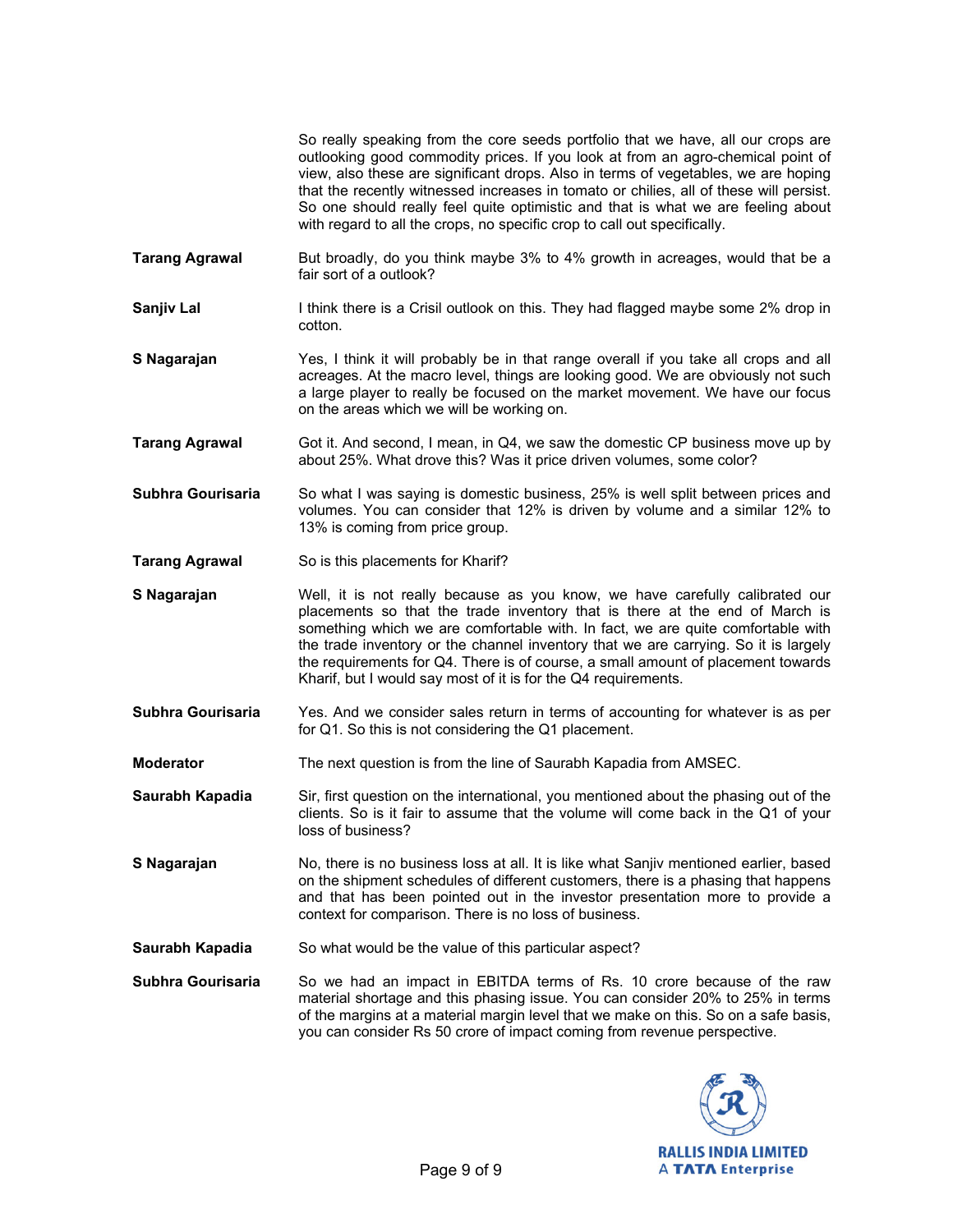- **Saurabh Kapadia** The other -- on the international business, the raw material issues. So are we now having enough inventories for the key raw material so that we don't face no production cuts?
- **Sanjiv Lal** No, I think we are still navigating through a whole lot of logistics issues out of China. And unless we really have the material in an Indian port, it is very difficult to confirm that we have all raw materials. So it is certainly a bit of an uncertain period, but the team is working towards ensuring that we receive all materials.
- **Saurabh Kapadia** And lastly, on the domestic side. So given the better crop economics, do we see that in the upcoming season, there is a possibility of no specialty molecules being more in demand or growth will be better in the specialty molecules and where farmers will invest because they have a higher income level?
- **S Nagarajan** Yes. I mean, certainly, I think that is certainly what is our zero base or base level expectation. But I just want to caution that two years back when the pandemic came, there was a feeling that there will be a lot of down-trading that will happen and some of the specialty products, which are, let us say, more premium in nature, may not really find traction.

 That was not proven to be the case for a couple of reasons. One, of course, the pandemic was in that time really starting out in the urban areas and maybe the impact in the rural markets was somewhat less. And maybe when the farmer perception also was that when there is a problem, then he was prepared to sort of buy even premium products.

- **Sanjiv Lal I** think with the positive commodity price trend that we are all seeing, the farmer will invest in his crop.
- **Moderator** The next question is from the line of Abhijit Akella from Kotak Securities.
- **Abhijit Akella** Yes, So one was regarding the inventory buildup in the Seed business that you had talked in the opening remarks. If you could just quantify what the value of that inventory is and whether you envisage any need for any further inventory writeoffs in coming quarters?
- **Sanjiv Lal** So while the inventory levels are quite high because of the high sales return that we have got, we have made a provision during Q4. And depending on how Q1 pans out, we will take another call on whether we need to make certain provisions on seeds as well. Subhra, you'd like to add something more?
- **Subhra Gourisaria** Yes, so our inventory levels in certain hybrids, depending on the way the season is,we will just review the requirement in Q1 if there is any requirement for provision.
- **Sanjiv Lal** The issue, is that on the illegal cotton side, our understanding is that the availability is likely to be even higher than last year of illegal cotton. So we do certainly see this challenge not disappearing during the course of the year.
- **Abhijit Akella** Okay. And sir, my second question was with regards to the new molecule that you announced, Difenoconazole. So if you could put some color around what the market size or potential there is and what kind of position or market share Rallis might target in that?

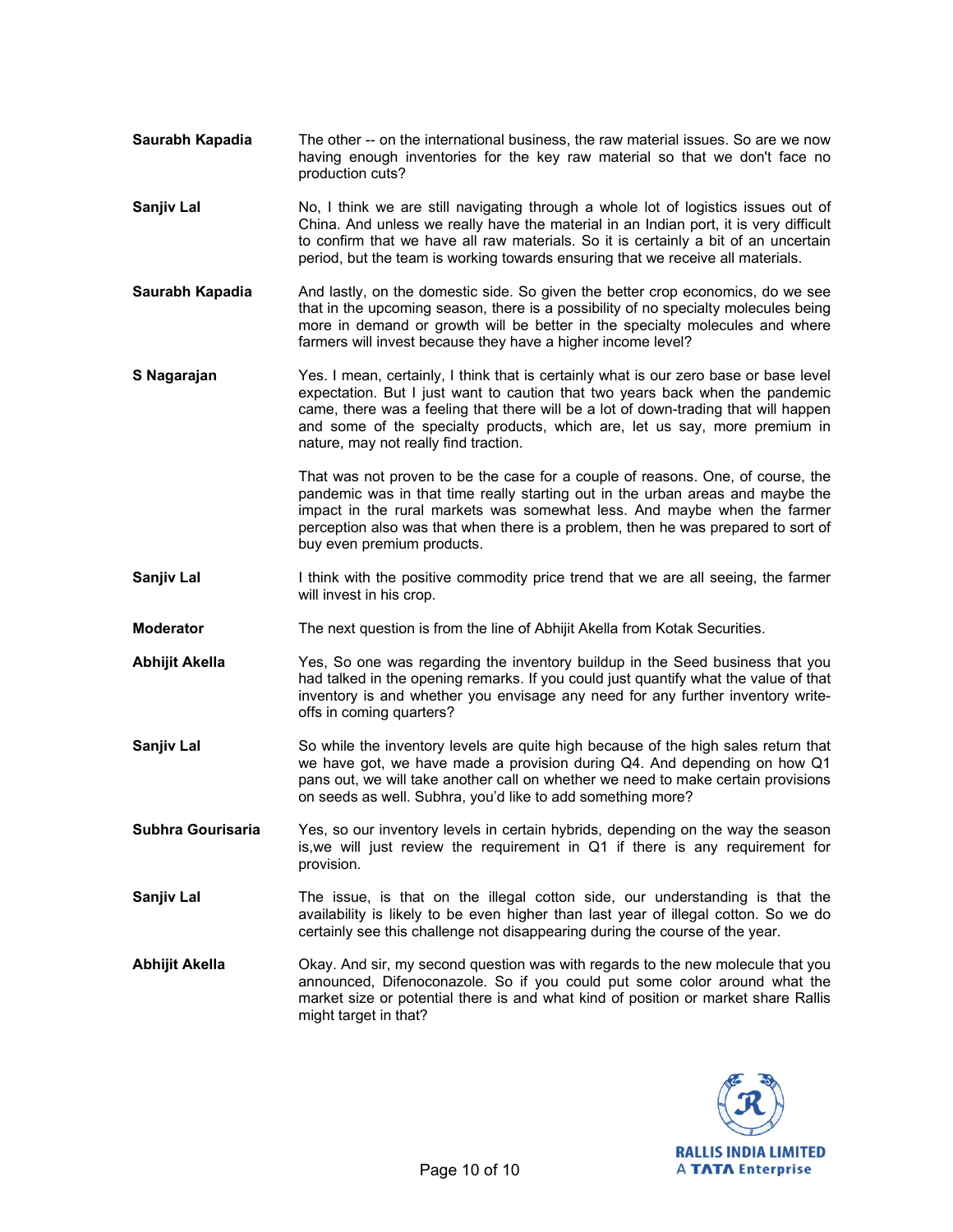| Sanjiv Lal        | So, this will build up over-time, as you're aware, that it has to go through a<br>registration process in the key markets. So, all the process has been commenced<br>for getting registration. So I would say, in the initial two years, we may be able to<br>only export it to certain markets where there is some flexibility in terms of<br>registration.                                                                                                                          |
|-------------------|---------------------------------------------------------------------------------------------------------------------------------------------------------------------------------------------------------------------------------------------------------------------------------------------------------------------------------------------------------------------------------------------------------------------------------------------------------------------------------------|
|                   | Flexibility, what I mean is that the process is easier. So, it will build up over a<br>period of three years. So first two years is likely to be low -- but it's a good<br>molecule. So we expect that in year three and year four, it will start really scaling<br>up. We are building a Multi-Purpose plant, so we've got alternate products, which<br>will be used for capacity filling.                                                                                           |
| <b>Moderator</b>  | The next question is from the line of S Ramesh from Nirmal Bang.                                                                                                                                                                                                                                                                                                                                                                                                                      |
| <b>Ramesh S</b>   | My first thought is, if you're looking at your focus on rupee value and volume<br>growth and the potential negative impact on margin, so it means you're looking for<br>a trade-off at some point. So when do you see your asset turns improving to a<br>level where your strategy of focusing on absolute EBITDA that your volumes will<br>offset any pressure on margins and thereby, we can see growth in the EBITDA<br>and PAT level. What is the kind of time line you envisage? |
| Sanjiv Lal        | So the margin pressures, we expect them to continue. In fact, we are out-looking<br>at least for Q1 to be soft. Of course, there will be a makeup during Q2. So we will<br>expect a good H1 performance.                                                                                                                                                                                                                                                                              |
|                   | And as far as the margins are concerned, as mentioned, we will be trying to pass<br>on as much cost inflation in the pricing of the product. But we have to be realistic<br>in terms of the competitive pricing. We will of course be prioritizing our growth and<br>capacity utilization of our assets to the maximum extent possible. Would you like<br>to add something more, Subhra?                                                                                              |
| Subhra Gourisaria | So, in terms of asset terms, we anyway commission any capacity looking at the<br>IRR of the plant and that is something that we will constantly target. But many of<br>the Capex investments that we have undertaken are in the process of<br>commissioning, and that's something that we will constantly keep looking as to<br>how to improve the asset turns                                                                                                                        |
| <b>Ramesh S</b>   | Okay. So can you share what is the value of the assets you have capitalized as of<br>March '22?                                                                                                                                                                                                                                                                                                                                                                                       |
| Subhra Gourisaria | So that has come through in the balance sheet as well. So our PPE has gone up<br>largely coming -- one of the biggest capitalization that we have done as the CZ<br>plant, which got commissioned in quarter 4 of the year, plus the various<br>debottlenecking that we have done. So our PPE has gone up in the range of INR<br>140 crore to INR 150 crore. I will tell you the exact number.                                                                                        |
| Sanjiv Lal        | So in terms of depreciation also in Q4 -- Q1 FY '23 over Q1 FY '22, there will be<br>an increase in the depreciation also when we present the Q1 results.                                                                                                                                                                                                                                                                                                                             |
| Subhra Gourisaria | Yes, coming on the back of the capitalization that we've taken.                                                                                                                                                                                                                                                                                                                                                                                                                       |
| <b>Ramesh S</b>   | Okay. So one last thought, can you share the value of the international revenue<br>for fourth quarter FY '22 and full year FY '22.                                                                                                                                                                                                                                                                                                                                                    |
| S Nagarajan       | The overall international revenue is about Rs 780 crore for the full year.                                                                                                                                                                                                                                                                                                                                                                                                            |
|                   |                                                                                                                                                                                                                                                                                                                                                                                                                                                                                       |

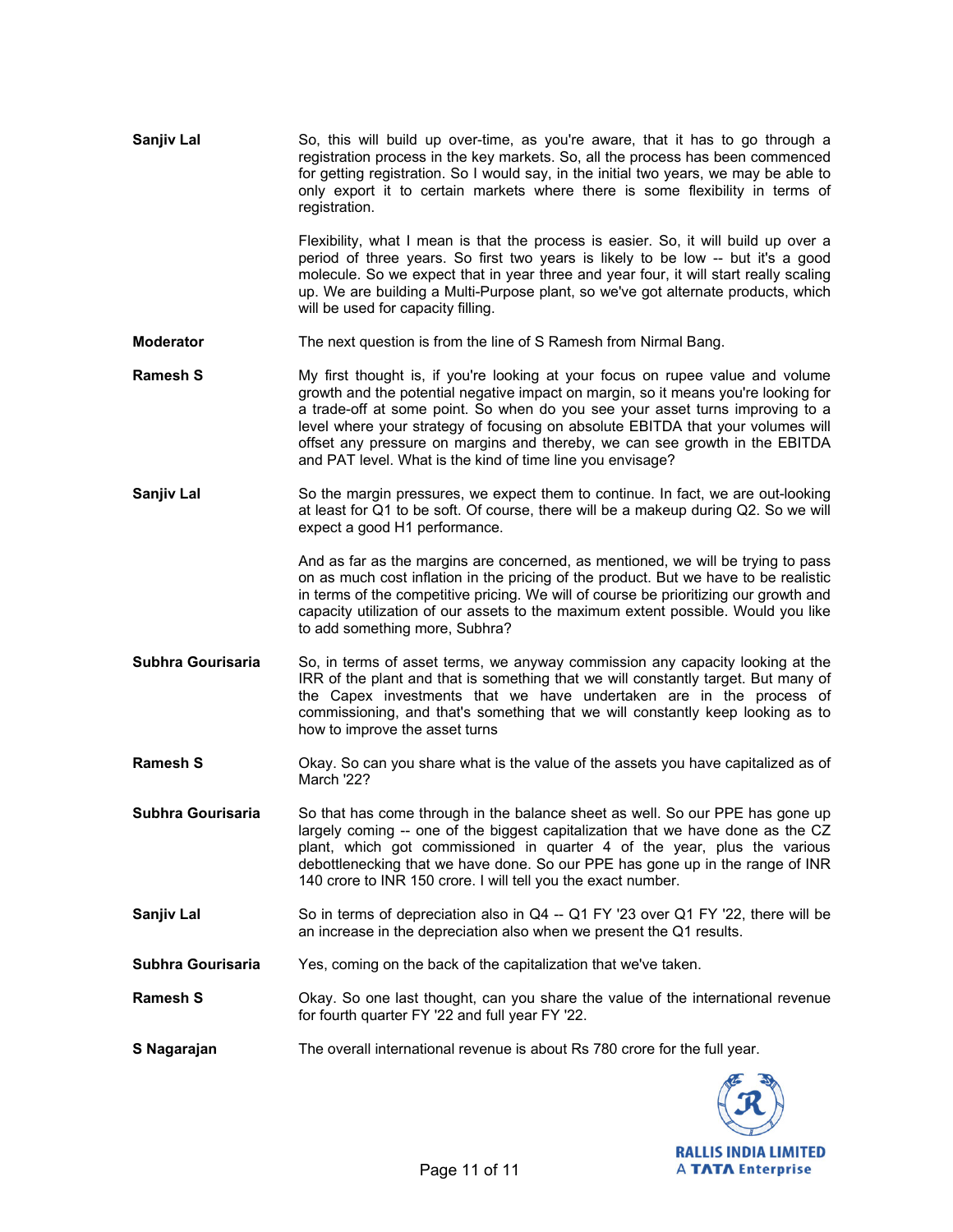**Subhra Gourisaria** Quarter number Rs 215 crore to Rs 220 crore.

**Moderator** The next question is from the line of Resham Jain from DSP Investment Managers.

- **Resham Jain** Yes. Hi, good morning sir. So I have just a question on the overall farm economics, and you did highlighted some of the stuff in the previous comments. But we have seen like three back to back good monsoons. This will be the fourth one, and we have also seen a significant increase in crop prices across board. So just based on your analysis, how much farmer income would have or would go up given the current crop prices in the current context. Will it be like 5%, 10% or will it be like 20%, 30% you have? Because based on that, your strategy of upselling of products might be determined. So just to understand that part.
- **S Nagarajan** Yes. Actually, we have a view that there will be a positive improvement in the crop economics. There are multiple levers that play in here, right? One is, of course the sown area, the productivity changes, and then the profitability itself coming out of the pricing, the commodity prices. So if you see at an overall level, yes, it will probably be in the maybe 5% kind of a range. That is what we are feeling. Of course, it can vary from crop to crop. Certain crops can be significantly improved. But all the crops, we do believe, are going to benefit. That is what is our base view, 5% at an overall level.
- **Resham Jain** Sir, my second question is on the overall inventory level. How do you see the inventory levels in the market? As you mentioned, you have done sales return and kept the channel relatively in a range-bound manner. And similar to that, I think we are hearing similar stuff from the industry perspective also. So how do you see the overall inventory levels in the industry of agrochemical products?
- **S Nagarajan Certain companies in our understanding certainly have more trade loading in the** Q4 of FY '22. From our point of view, we are comfortable. Our levels from a volume standpoint are pretty much similar to what they were last year. Valuewise, they are higher because the values of the prices have gone up. The costs have gone up. But I think in terms of quantitative terms, we are similar to last year and we believe that is a fairly reasonable level to carry in terms of trade load.
- **Moderator** The next question is from the line of Rohit Nagraj from Emkay Global.
- **Rohit Nagraj** The first question is in terms of the placements for Kharif season. So you've mentioned that there are challenges in terms of sourcing certain materials from China. If that continues for another couple of months, will it have an impact on the placements for Kharif season or are we more or less secured from the supply point of view?
- **Sanjiv Lal** No, I think the issue was not general in terms of sourcing out of China. We had a difficulty with one particular input. And I've already mentioned that we are working towards ensuring that we get enough of that quantity so that our plant can run fully. On the other materials, there is no other issue on other items.
- **Rohit Nagraj** Got it. So it's only about the pricing and nothing about the availability, if I am right to understand.
- **Sanjiv Lal** Apart from one product where we are still working through ensuring that we get material, it is only an issue about pricing. And availability is not an issue.

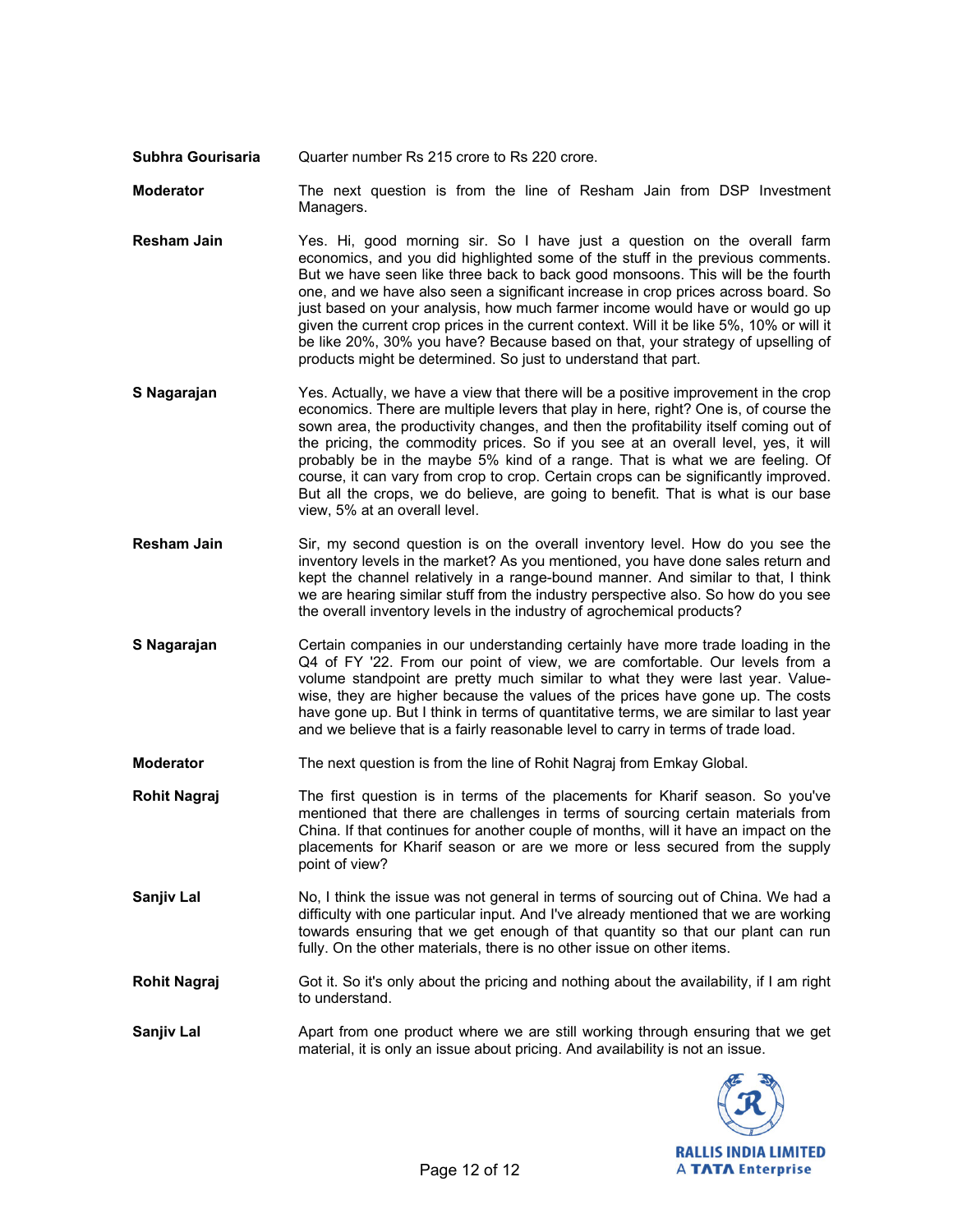- **Rohit Nagraj** Second question is in terms of the volatility due to interim events like crude has gone up. If the volatility comes down, we've seen historically that the margin pressure is normally borne by the manufacturers. So if the volatility goes off in the next couple of months, is it possible that we will not be able to increase the pricing and that may exert some pressure on the absolute EBITDA?
- **S Nagarajan** Yes. No, I think it will be product specific. There will be certain products where we think we will be able to sustain the premiums based on the level of differentiation of those products, but there could be others where there could be more competitive intensity, which can lead to a decline in prices. But we are not actually thinking that as the base case scenario because whatever we are hearing, we are actually finding that the costs are not really abating.
- **Rohit Nagraj** Just one clarification on Capex. What is the expected Capex for FY '23?
- **Sanjiv Lal** So we are out-looking cash flow of approximately Rs 250-odd crore.
- **Moderator** The next question is from the line of Saket Kapoor from Kapoor & Company.
- **Saket Kapoor** Sir, in your presentation, it has been mentioned that the steps are being taken to drive top line and bottom line. So sir, if you could elaborate where are we in midst of this drive to improve the top line and the bottom line, and the factors that are negating our steps going forward, maybe the raw material and then also the inventory write-down. So if you could elaborate more?
- **S Nagarajan** I think in terms of the efforts to increase our top line or our business overall, two, three levers, which we have been focused on. One is, of course, in terms of increasing the portfolio of products that we have. We are talking about both the domestic business as well as the international business. Second is to have manufacturing capacities to be able to support the increased volume expectations. Third is in terms of our distribution and business development, whether it pertains to the domestic business or to the international business, including registrations in the case of the international business.

 I would say we are in the midst of this journey. As far as the product launches as well as the distribution reach is concerned, Sanjiv already mentioned, the increases that we had in the last couple of years. We still have some distance to go. As far as the active ingredient, our MPP, new active ingredients, Difenoconazole is the first one to come out of the new MPP which we are expecting to commission in the later part of FY '23. But there would be more AIs that we are working on as wellI would say that is in a little bit of an earlier stage compared to formulation because formulations, we have been able to make much faster progress.

 In terms of international geographies, we are working in terms of improving our market access through registrations of source inclusion. That is a continuing journey. I would say that is also somewhat at an early stage. So you could say that we are somewhere between early to mid stages in terms of an overall progress. We have still some distance to go.

**Saket Kapoor** So this looks to be even a tougher year taking into account the variables which we are facing, the headwinds which we are facing, they are going to have an overhang on the performance, the factors which are to-date on the anvil.

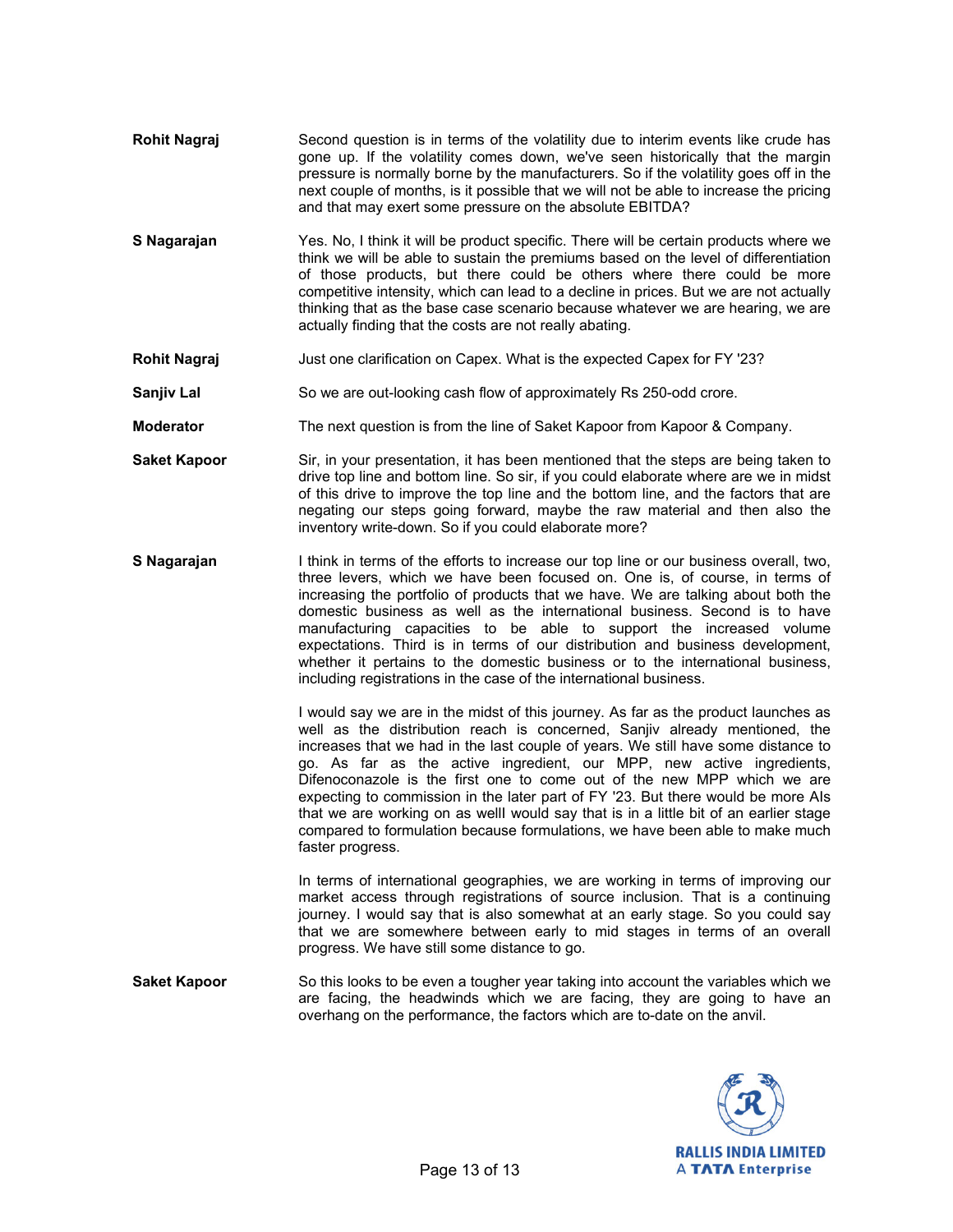| <b>Sanjiv Lal</b>   | Yes. Let me just give a perspective to that. See, the overall agriculture, whether it<br>is local or global is looking positive, and we've already discussed the factors that<br>are contributing towards the positive outlook. Second, there is a commodity price<br>increase that is getting passed on to the extent possible. The other is that with the<br>expected investment that the farmers will do in agriculture, we expect the volume<br>growth to also happen.                                                                                                  |
|---------------------|-----------------------------------------------------------------------------------------------------------------------------------------------------------------------------------------------------------------------------------------------------------------------------------------------------------------------------------------------------------------------------------------------------------------------------------------------------------------------------------------------------------------------------------------------------------------------------|
|                     | And as we've mentioned even in earlier calls that as far as our domestic business<br>is concerned on Crop Care, we have got a product portfolio, we have got ground<br>level activities, we have got a distribution network, which we are continuing to<br>build which gives us the confidence of being able to grow better than the average<br>of the domestic industry.                                                                                                                                                                                                   |
|                     | So we are continuing to outlook a good domestic business. But those volatility and<br>uncertainty issues continue to remain. And with the situation that we're all<br>experiencing in Europe with the Ukraine-Russia crisis, these things are yet to fully<br>play-out in terms of crude oil prices, in terms of price of solvents, price of<br>packaging materials, all these cost inflations will have to be passed on. And to the<br>extent that the competitive pressures allow, we will be taking all those steps that<br>are necessary to protect our profit margins. |
| <b>Saket Kapoor</b> | Yes. The small point is about the utilization levels from the new capacity, the one<br>which we have commercialized of late in the month of April and also on the<br>employee cost front. If you look at the total sales, the percentage of employee<br>cost on the total sales, do we look that these employee costs are rationalized or<br>do we think that going forward, the percentage is going to be lower. If you look at<br>it, 9% to 10% is our employee cost.                                                                                                     |
| Sanjiv Lal          | So the employees are our core strength. And of course, this is a business which<br>requires good resources, both at the manufacturing level as well as the field level<br>for customer connect, market connect, market activation and all of that. So we<br>believe we've got a very good team. We have very good employee engagement<br>across our company. With our growth plans, we will get the operating leverage<br>that our employee base will give us.                                                                                                              |
|                     | So we are extremely positive on our current employee strength. Of course, we<br>have commissioned a new plant -- formulation plant in the Dahej chemical zone.<br>That has been resourced. We are coming towards construction of the completion<br>of construction of our Multi-Purpose plant. That will also be appropriately<br>resourced, so that we are able to fully utilize the assets as we commission the<br>plant.                                                                                                                                                 |
| <b>Saket Kapoor</b> | So going forward, what would be the contribution to top line? And at what level<br>these capacities will be breakeven, sir.                                                                                                                                                                                                                                                                                                                                                                                                                                                 |
| Sanjiv Lal          | See, for example, the capacity that we have built for our new formulation plant<br>that has got adequate capacity to take care of many future years, and we will<br>keep adding more and more lines as the business needs keep building up. So we<br>will be looking at a reasonably good capacity utilization by the time we get to H2<br>for the current financial year for our new formulation facility.                                                                                                                                                                 |
| <b>Moderator</b>    | The next question is from the line of Somaiah V from Spark Capital.                                                                                                                                                                                                                                                                                                                                                                                                                                                                                                         |
| Somaiah Valliyappan | My first question is on Metribuzin. You did mention there is a bit of a challenge in<br>terms of high inventory in key markets. So can you just help us understand which                                                                                                                                                                                                                                                                                                                                                                                                    |

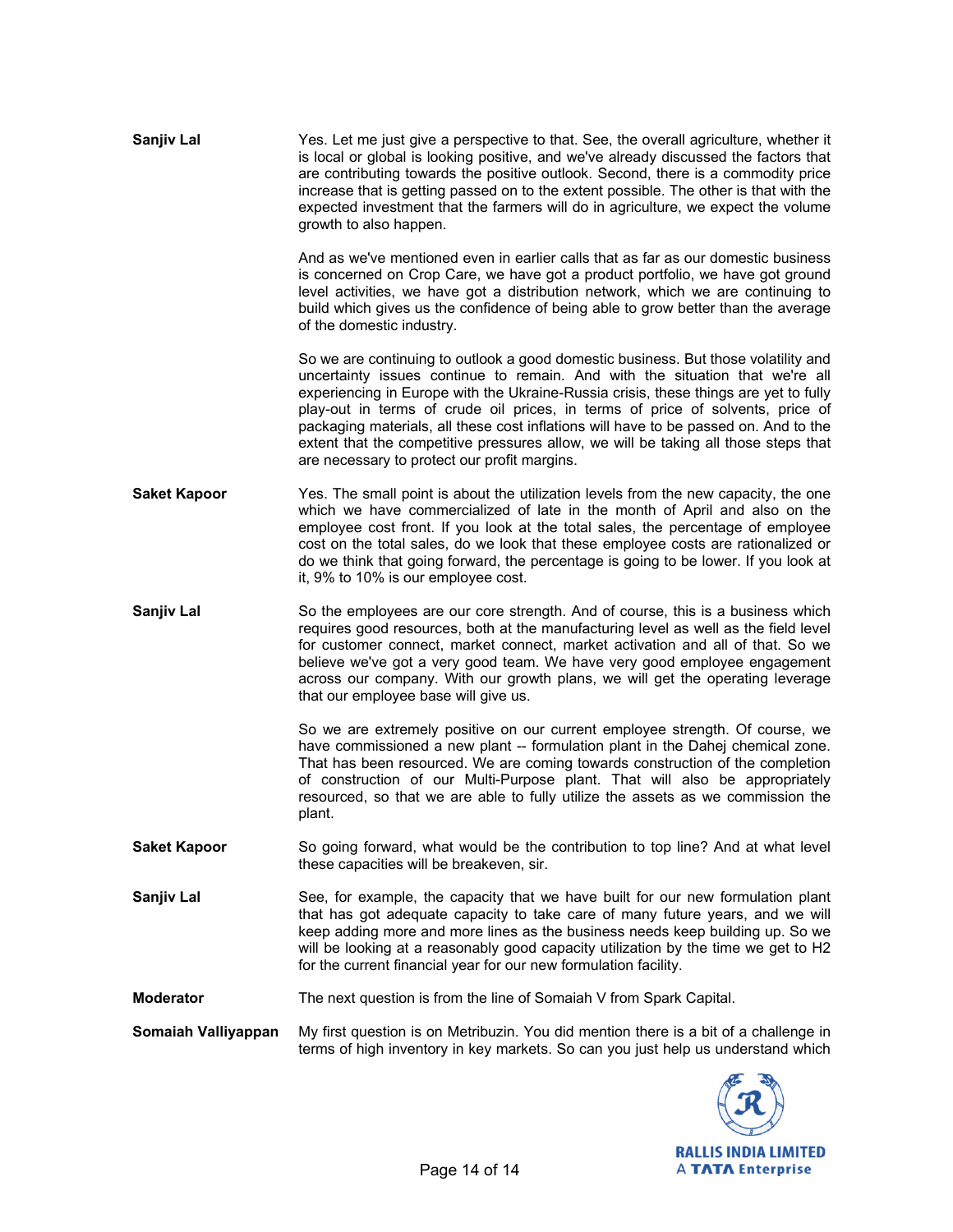markets you're referring to? And is it something specific to Metribuzin or in general herbicides portfolio there?

- **Sanjiv Lal** No, this is specific to Metri in the U.S. market only. And we are now seeing unwinding of those inventories, which is helping in building up our order book now.
- **Somaiah Valliyappan** Second question is with respect to China sourcing. So obviously, multiple headwinds there in terms of RM prices, crude is one. And also, could you comment anything on utilization rates in China for these plants? Was it something that was on the lower side? Is this something that you're expecting to get better? How big is this a driving factor? Any excess supply you see for any of the key RMs coming up in China. Could you help us understand a bit more in terms of what are the factors that are causing these RM pressures in China? That will be helpful.
- **Sanjiv Lal Example 1** From our understanding, I think the key issue, which is really driving availability out of China is related to the way they are managing the COVID pandemic in that country. So it is affecting the operations of some factories. And more recently, the issue is on logistics as some of the ports have been closed because of the spread of the virus.
- **Somaiah Valliyappan** And anything on the plant utilization level. So sir, for example, last year, the level of utilization and then probably in the last five, six months, the levels of utilization. Is that something also that has impacted RM supply?
- **Sanjiv Lal** So I'm not able to comment on that because we don't have full insight on capacity utilization in China.
- **S Nagarajan** In specific cases for some of the raw materials that we are dependent on, we have certainly understood that they have been constrained to closed earlier because of the dual control policy because they are located in certain provinces or now there are challenges arising because of the COVID control, zero-COVID approach. But these are all very, very specific to what we are exposed to not at an aggregated level, overall levels of utilization.
- **Moderator** The next question is from the line of Nitin Agarwal from Dam Capital.
- **Nitin Agarwal** Sir, my question is on the Seeds business. Two questions. One is, on the illegal BT cotton that you mentioned, the seed menace which is there. I mean, how do you see this thing playing itself out over the next couple of years? I mean, we heard that there was a productivity issue around these seeds. So that would have probably led to farmers probably moving away from them. But your comments seem to suggest on the contrary. So how does this play out in terms of over the next few years in terms of industry getting an upper hand over this issue?
- **S Nagarajan** We can say what are the variables at play here. One is certainly that what you're saying, there have been quality issues which have been faced by some of the farmers because these are, at the end of the day, unauthorized sources with rather limited QC procedures. But on the other hand, you do have the other aspect that there are also farmers who have felt that it has been beneficial for them in terms of overall economics.

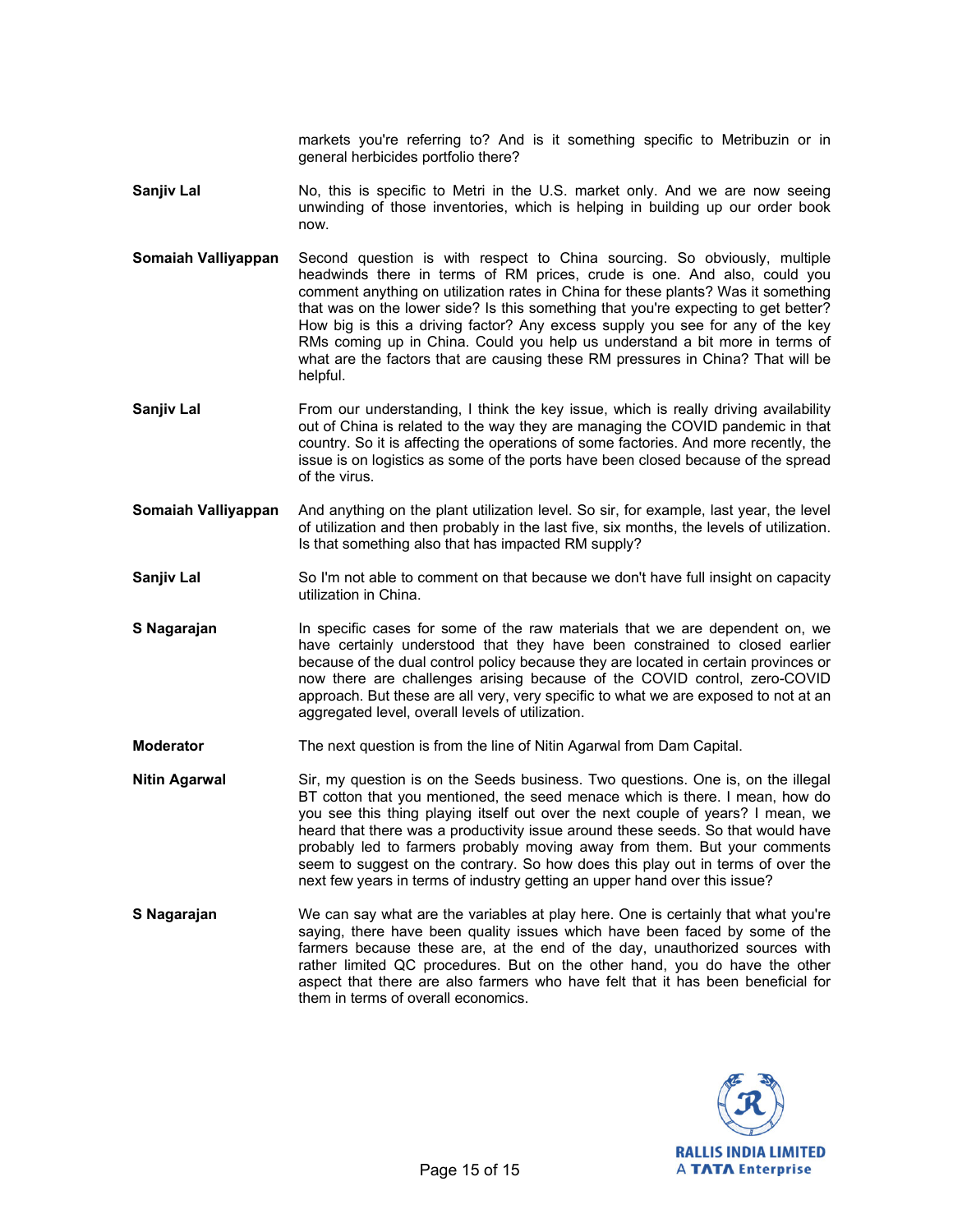Of course, we are also aware that there are moves to officially introduce herbicide tolerant and insecticide resistant cotton seeds in the country. So that's the third dynamic or the third variable that is at play. We think that it is not something which will go away in a hurry because this has been building up over the last many years, as you know, and it has reached a fairly large volume, 20%, 25% of the market. So that is why we were mentioning in the earlier part of this call that we think that this is an important aspect we will have to recognize and deal with.

- **Nitin Agarwal** And sir, secondly, on our Seed business, now with all, this being the backdrop in terms of the largest volume sort of crop being under pressure being there in the crop, I mean how are we looking at our own Seeds business over the next, say, three, four years? What kind of crops are you looking at incrementally targeting?
- **Sanjiv Lal** No. In terms of our portfolio, we are not going to be adding to any field crops because we are well covered in terms of the field crops. We do have a requirement for beefing up our Rabi portfolio. So that efforts continue. As far as cotton is concerned, we are being a little more cautious in terms of what we expect from this category. We have launched some very good hybrids in cotton this year. And our efforts are to get good traction for these new hybrids. Diggaz is one of them. And all going well, we expect to be scaling up on some of these new products that we have launched.

 But overall, we are little cautious on the cotton category for the reasons that we have discussed. And also, we do have fairly high inventory from the returns that have happened last year, which we will be working towards liquidating during the course of the current Kharif.

- **Moderator** The next question is from the line of Bhavya Gandhi from Dalal & Broacha.
- **Bhavya Gandhi** Sir, I just wanted to understand our production from pyrethroids range. So is the supply chain of pyrethroids unaffected?
- **Sanjiv Lal** See, the only one which we are currently producing is Lambda-Cyhalothrin. And there is a good demand for pyrethroids in the international market as well.
- **Bhavya Gandhi** Okay. But I think Lambda as said, again, gets imported from China because in India, nobody prepares Lambda asset, right? So is this supply chain affected?
- **S Nagarajan** I mean, affected every raw material, which is coming in -- you are right, Lambda-Cyhalothric acid is imported, and there is an impact because of the supply chain difficulties, but not so much as to disrupt the production itself. And in any case, our Lambda-Cyhalothrin capacities are not very, very large. So I think we -- from our point of view, I don't think that's just not such a significant issue.
- **Bhavya Gandhi** Okay. And sir, are we not focusing on pyrethroid range because it's gaining traction globally and the realization also seems to be better compared to our organophosphate compounds. So what's your take on this?
- **S Nagarajan** Yes, synthetic pyrethroids are definitely a good category. And that is why, if you recall last year, we had created -- we had invested in this dedicated Lambda-Cyhalothrin facility. Prior to that, we used to produce it only on a campaign basis out of a single plant, but we do recognize that, and this is something which we are factoring into our future strategy as well.

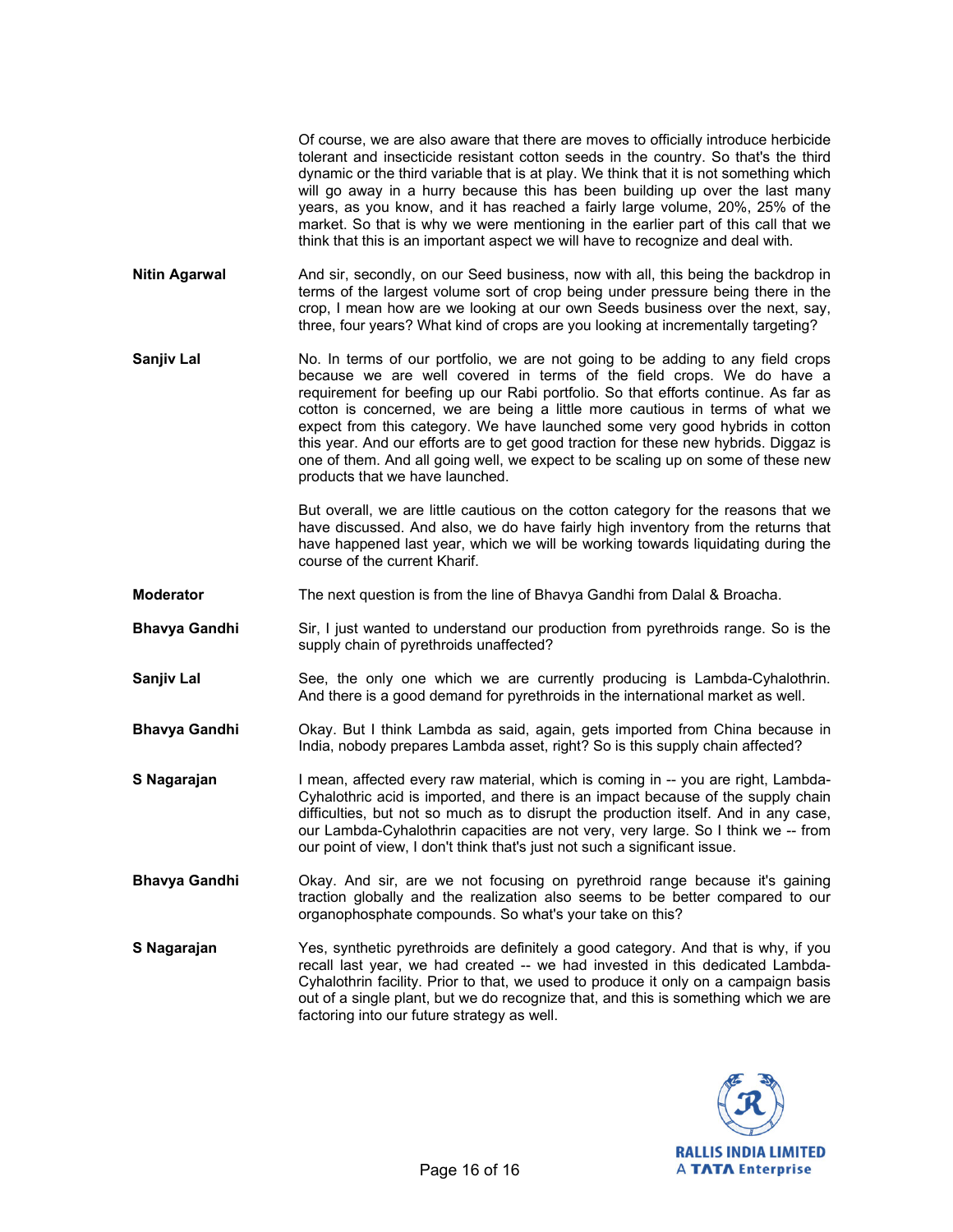- **Bhavya Gandhi** And my final question, we have entered into a long-term supply agreement with our local partner, right? So will it affect our cost of procurement on a regular basis because it will be always at a higher cost vis-a-vis procuring it from China, right? Does it mean that our margins would remain under pressure for a longer period?
- **Sanjiv Lal** No. Actually, there's nothing to suggest that the pricing would be any different from importing the material. So we are not seeing that as an issue.
- **Moderator** The next question is from the line of Vishal Biraia from Max Life Insurance.
- **Vishal Biraia** Now that you are looking at alternate sources of procurement of key starting materials and deals. So how would the reliance on China moving over the next few years?
- **Sanjiv Lal** Currently, we have about 50% of our key starting materials coming from China and we will certainly be looking at reducing this dependence over the next two to three years. And as mentioned, one material we have already to a large extent derisked, which will be sourced locally from FY '23 to a large extent, and also two other materials which we were importing, although smaller in volumes, those will be also locally sourced. And a fourth key intermediate, we will perhaps be undertaking at our own facility. So for that, we will commence some capital investment towards Q3. So I guess over the next couple of years, our dependence on China will be significantly reduced.
- **Vishal Biraia** So would it be fair to assume that in, say, the next four years, it would be less than -- it would come down to about 20%, 25%.
- **Sanjiv Lal** Well, we don't have a number to that. Perhaps we can work it out. And during our next quarter call, we can give some outlook on where we expect our import percentages to be. Perhaps in the next quarterly call, we will update on the outlook we have for key raw material sourcing from local suppliers or non-China suppliers.
- **Vishal Biraia Okay.** And the other thing in terms of the new kind of contracts that you are entering into in terms of the procurement of raw materials, so how are these contracts getting structured in terms of these are on pricing -- I mean if you could elaborate as to how will be pricing structure?
- **Sanjiv Lal** No, these are for different materials structured differently. And we would not like to get into specific contract structures.
- **Vishal Biraia** Okay. But in general, is there a change with the kind of volatility we've seen, the kind of operation that we've seen even for the whole value chain? So is there a move that everybody is moving to a very short-term contracts and just the pricing are determined on -- I mean on say, monthly business or fortnightly basis, anything of this sort?
- **Sanjiv Lal** No. I would just like to say that whatever arrangements we are getting in for local supplies, these are all long-term arrangements. These are not spot arrangements.
- **Vishal Biraia** Okay. How would the price be determined? Price would be negotiated for that particular batch of products or pricing would also be linked to long term arrangement?